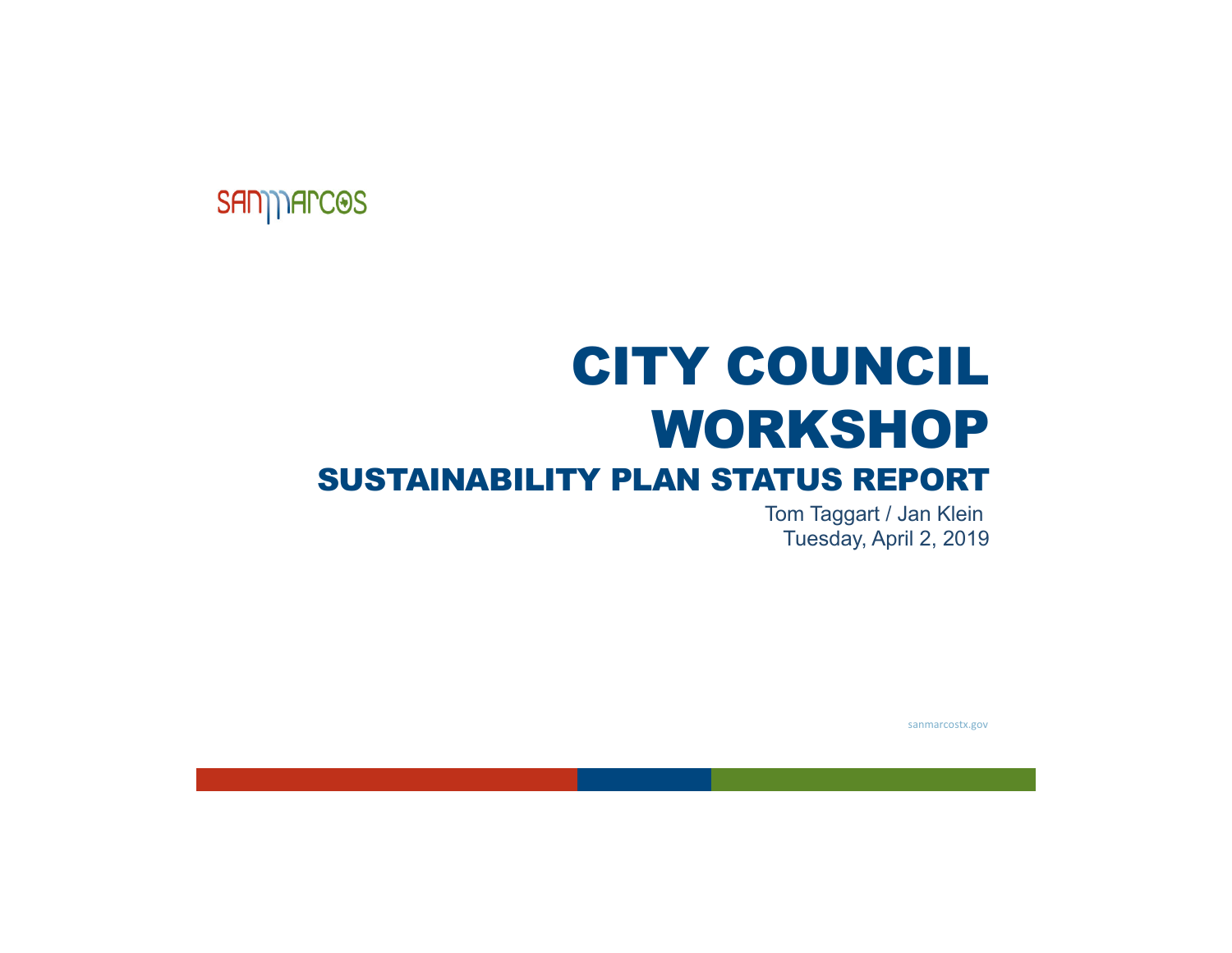### SAN) AFCOS

#### **BACKGROUND**

- •Project initiated by CM and Green Team in 2011/2012
- • Gresham, Smith and Partners selected to complete Sustainability Plan
- Plan completed and signed by CM in 2013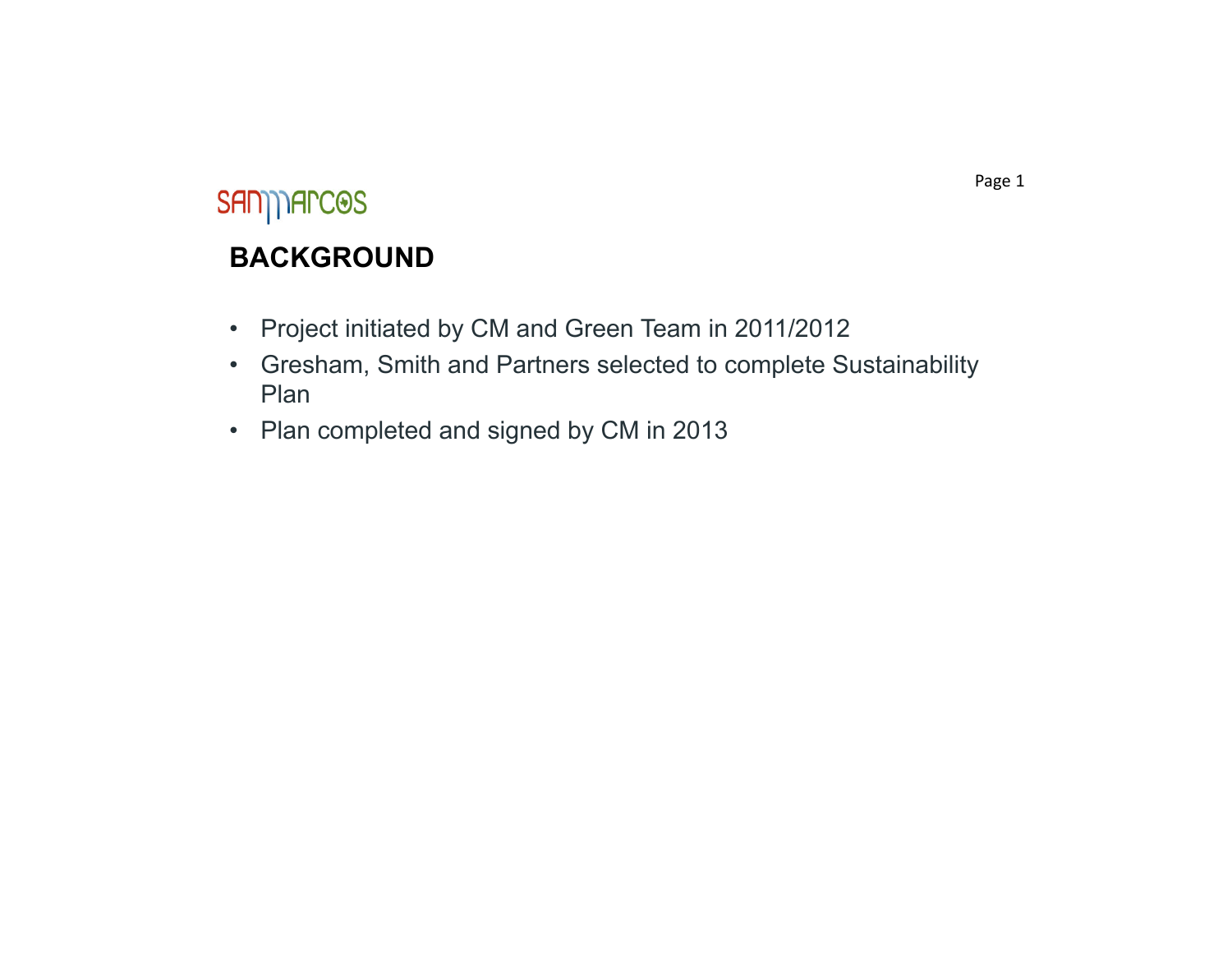### SAN) TAPCOS **METHODOLOGY**

- Vision statement: *From the River to the Historic Downtown, the City of San Marcos must lead by example to preserve the legacy that is San Marcos by maintaining a careful balance between our environment, economy and society, both now and in the future.*
- •Conducted review of existing sustainability practices and policies.
- • Conducted comparison and gap analysis of sustainability practices implemented by other cities.
- • Potential opportunities scored and ranked by:
	- Environmental benefit
	- Social benefit
	- Economic benefit
	- Cost
	- Staff feasibility
	- •Timeline to implement

Page 2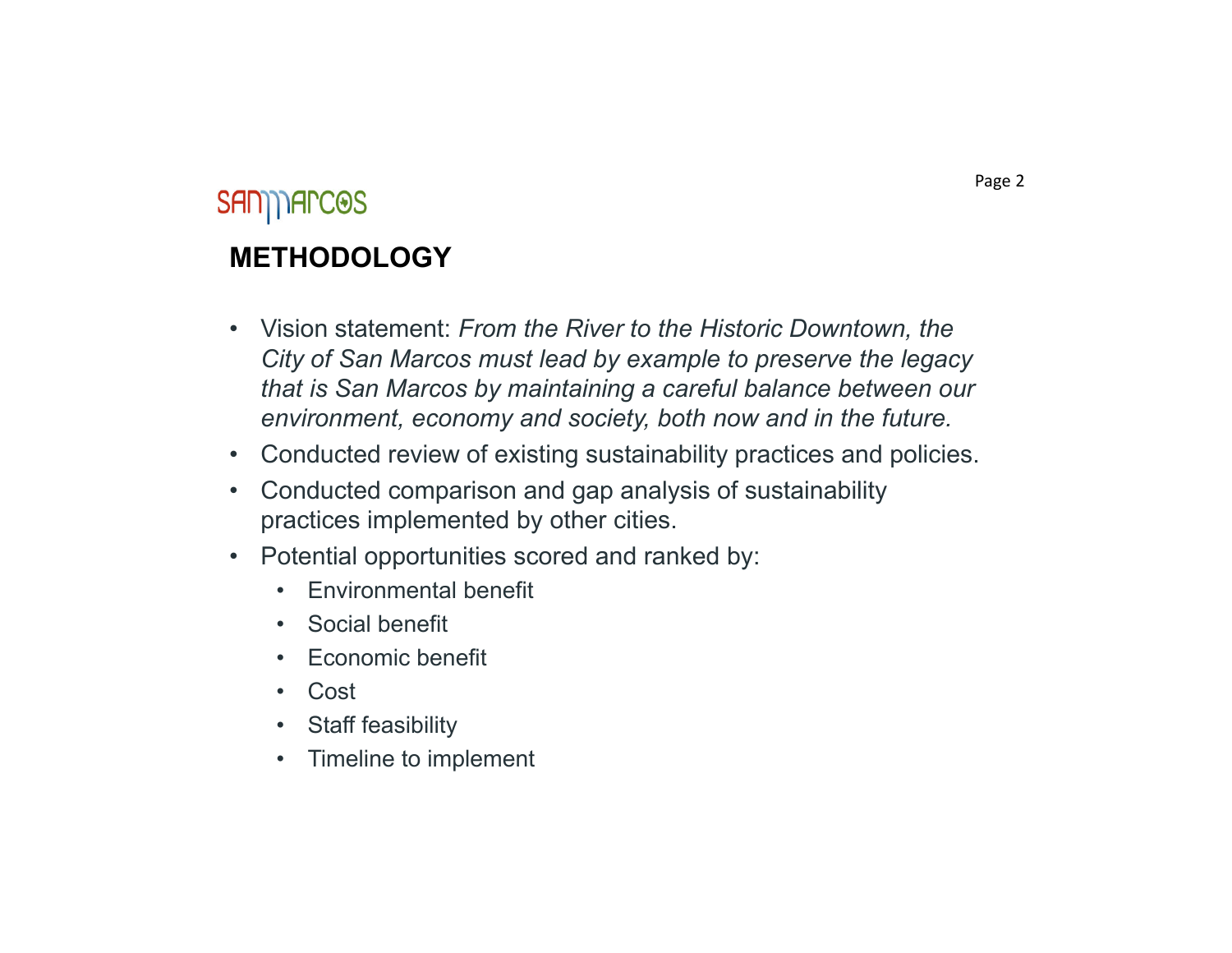### SAN) Arc<sup>OS</sup> **STATUS OF SUSTAINABILITY PLAN ENVIRONMENTAL OPPORTUNITIES**



Page 3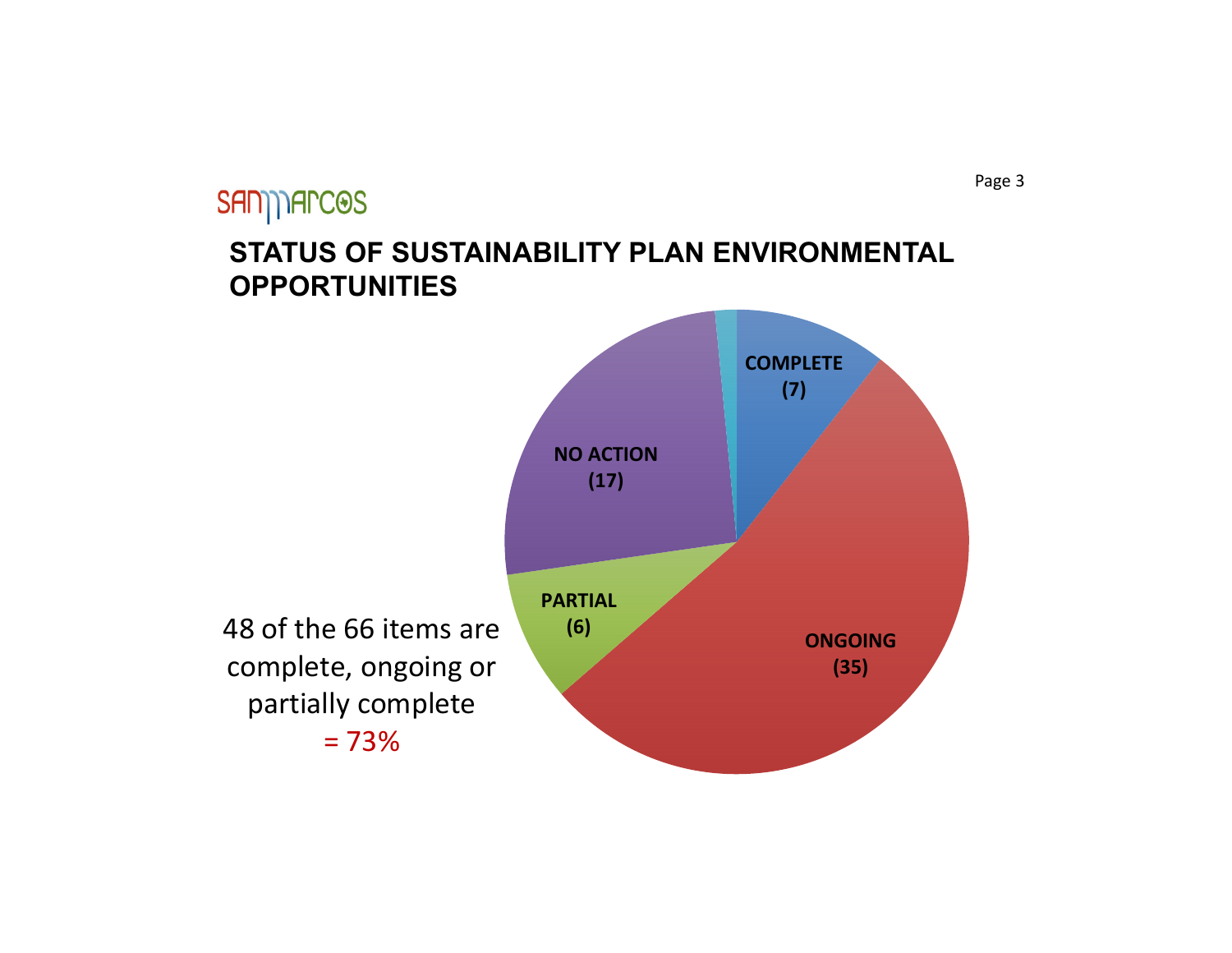#### Page 4

### SAN) Arc<sup>OS</sup>

#### **NUMBER OF SUSTAINABILITY PLAN ENVIRONMENTAL OPPORTUNITIES THAT PRODUCE MEASURABLE GHG REDUCTIONS**

For either the municipality or the community, or neither or both

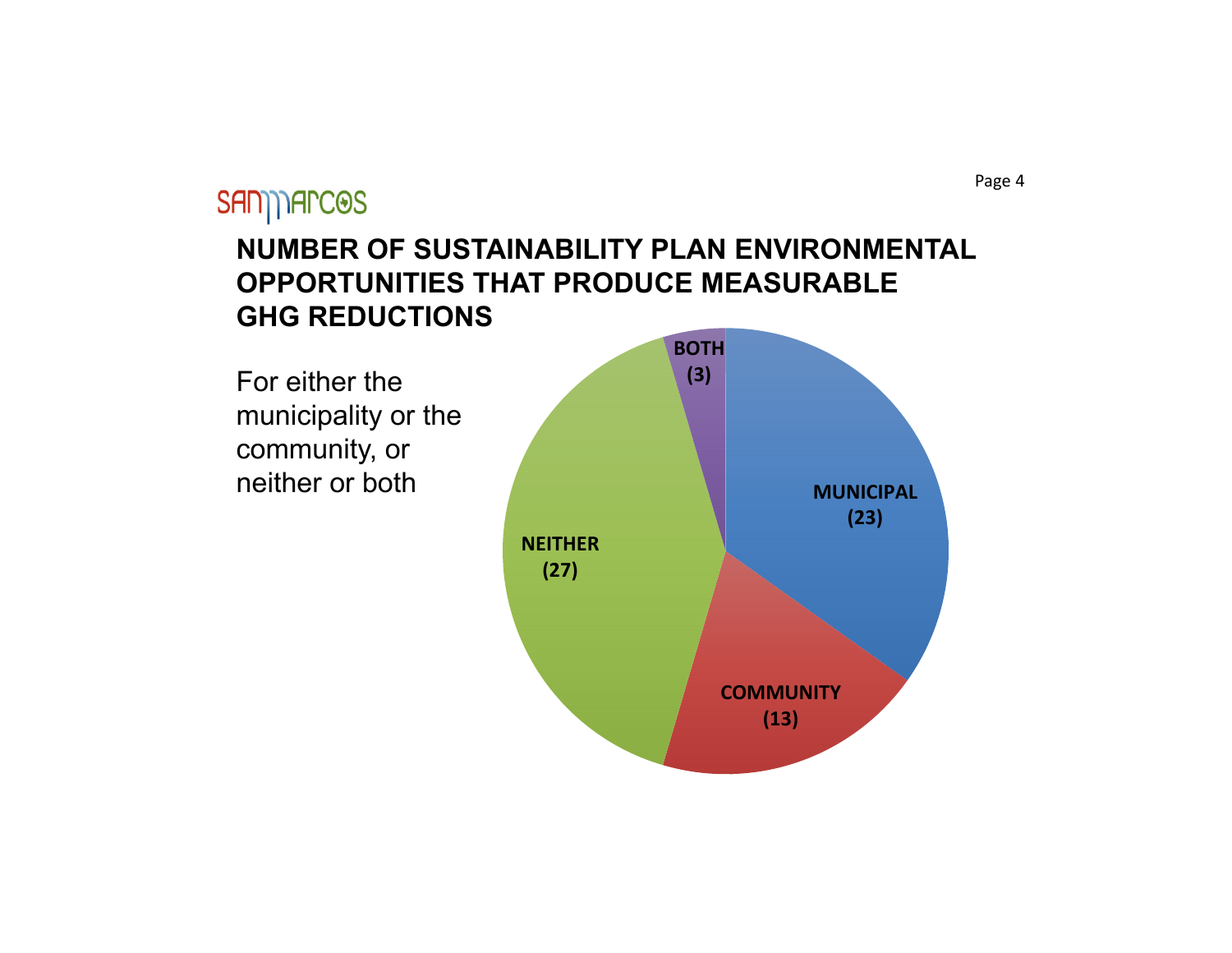#### **COMPLETED OPPORTUNITES**

|                                                                                                                                                                            | <b>Score</b> | <b>Municipal</b><br><b>GHG</b> | Community<br><b>GHG</b><br>Reduction? Reduction? | Department(s)                                        | <b>STATUS</b>   | <b>Notes</b>                                                                               |
|----------------------------------------------------------------------------------------------------------------------------------------------------------------------------|--------------|--------------------------------|--------------------------------------------------|------------------------------------------------------|-----------------|--------------------------------------------------------------------------------------------|
| Expand Police bike patrol                                                                                                                                                  | 15           | Y                              | N                                                | <b>PD</b>                                            |                 | Expanded downtown bike/foot<br>COMPLETE patrol unit from 2 to 4 officers<br>in 2013.       |
| Develop and utilize a sustainability checklist<br>for City capital improvement projects that<br>incorporate Low Impact Development,<br>endangered species protection, etc. | 14           | N                              | Y                                                | <b>ENG/CIP</b><br><b>PARD</b><br><b>PLANNING/DEV</b> |                 | Items are incorporated into<br>COMPLETE standard professional<br>engineering scope of work |
| Create and implement an Integrated Pest<br>Management Plan                                                                                                                 | 14           | $\mathsf{N}$                   | N                                                | <b>FACILITIES</b>                                    | <b>COMPLETE</b> |                                                                                            |
| Formally integrate Low Impact Development<br>and Complete Streets practices into City<br>development planning processes                                                    | 12           | N                              | Y                                                | PLANNING/DEVICOMPLETE                                |                 |                                                                                            |
| Retrofit street lighting with energy efficient<br>bulbs                                                                                                                    | 12           | Y                              | N                                                | <b>SMEU</b>                                          | <b>COMPLETE</b> |                                                                                            |
| Install white roofing on facilities as applicable                                                                                                                          | 8            | Y                              | N                                                | <b>FACILITIES</b>                                    | <b>COMPLETE</b> |                                                                                            |
| Migrate to virtual servers                                                                                                                                                 | 6            | Y                              | N                                                | IT                                                   | <b>COMPLETE</b> |                                                                                            |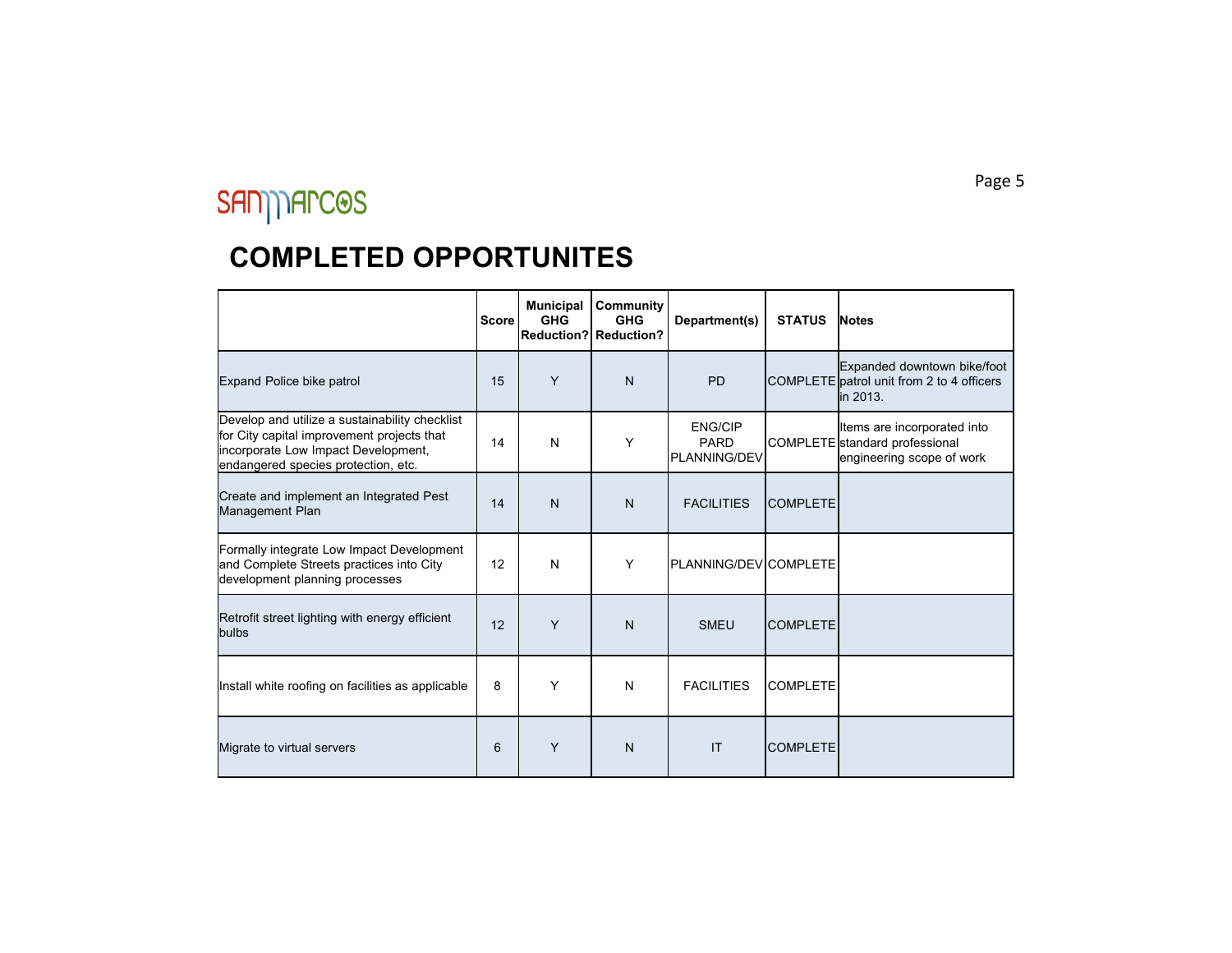## SAN) AFCOS

|                                                                                                        | <b>Score</b> | Municipal GHG<br><b>Reduction?</b> | Community<br><b>GHG</b><br><b>Reduction?</b> | Department(s)             | <b>STATUS</b>  | <b>Notes</b> |
|--------------------------------------------------------------------------------------------------------|--------------|------------------------------------|----------------------------------------------|---------------------------|----------------|--------------|
| Convert paper processes to electronic<br>processes, when possible                                      | 15           | $\mathsf{N}$                       | $\mathsf{N}$                                 | <b>RR</b><br><b>ALL</b>   | <b>ONGOING</b> |              |
| Create and implement internal water<br>conservation education program for city<br>employees            | 15           | $\mathsf{N}$                       | N                                            | W/WW                      | <b>ONGOING</b> |              |
| Continue to purchase and develop open<br>space per the Parks, Recreation and Open<br>Space Master Plan | 14           | $\mathsf{N}$                       | Y                                            | <b>PARD</b>               | <b>ONGOING</b> |              |
| Become a Tree City                                                                                     | 14           | N                                  | Y                                            | <b>PARD</b>               | <b>ONGOING</b> |              |
| Identify and evaluate all waste streams for<br>potential elimination, reuse, and/or recycling          | 14           | $\mathsf{N}$                       | $\mathsf{N}$                                 | <b>RR</b>                 | <b>ONGOING</b> |              |
| Continue system water audits                                                                           | 14           | N                                  | Y                                            | W/WW                      | <b>ONGOING</b> |              |
| Extend sustainability outreach efforts beyond<br>City employees                                        | 13           | $\mathsf{N}$                       | Y                                            | <b>COMM</b><br><b>ALL</b> | <b>ONGOING</b> |              |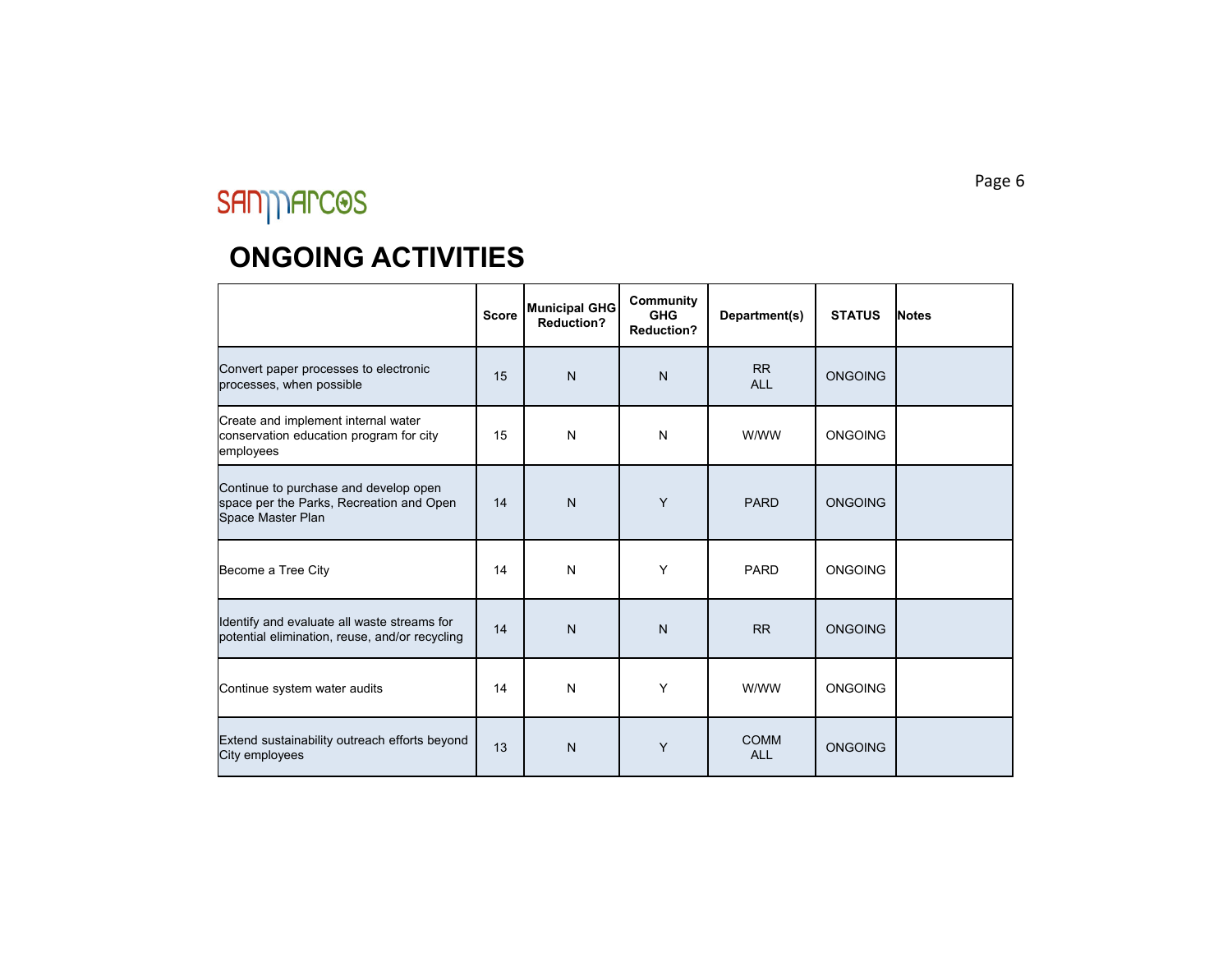|                                                                                                                            | <b>Score</b> | <b>Municipal</b><br><b>GHG</b><br><b>Reduction?</b> | Community<br><b>GHG</b><br><b>Reduction?</b> | Department(s)     | <b>STATUS</b>  | <b>Notes</b>                                                                                                                       |
|----------------------------------------------------------------------------------------------------------------------------|--------------|-----------------------------------------------------|----------------------------------------------|-------------------|----------------|------------------------------------------------------------------------------------------------------------------------------------|
| <b>l</b> Create a bike/alternative vehicle share<br>program for City employees                                             | 13           | N                                                   | N                                            | <b>HR</b>         | <b>ONGOING</b> | City bike share program going<br>to Council 9-18-18                                                                                |
| Implement a carpool, mass transit incentive,<br>telecommuting and/or flexible work schedule<br>program for City employees  | 13           | N                                                   | Υ                                            | <b>HR</b>         |                | Some employees on flex work<br>ONGOING Schedules or alternative<br>schedules (4 day/10 hour)                                       |
| Establish a City policy that requires staff in<br>municipal facilities to turn off lights and<br>computers when not in use | 13           | Y                                                   | N                                            | <b>HR</b><br>IT   | <b>ONGOING</b> | IT does not enable the Power<br>Save mode so they can patch<br>computers at night<br>Ocupancy sensors installed in<br>most offices |
| Purchase more energy from renewable<br><b>I</b> sources                                                                    | 13           | Υ                                                   | Υ                                            | SMFU              | ONGOING        | The Council approved 3/18 the<br>burchase of 12 MW of AEP<br>wind generated power for a ten<br>year period starting in 2023        |
| Maintain employee green team                                                                                               | 13           | N                                                   | N                                            | <b>SMEU</b>       | <b>ONGOING</b> | Informal environmental staff<br>luncheons quarterly                                                                                |
| Continue water distribution system leak<br>detection/repair program                                                        | 13           | N                                                   | Y                                            | W/WW              | <b>ONGOING</b> | Annual contracts and internal<br>lefforts                                                                                          |
| Install occupancy sensors at City facilities<br>where appropriate                                                          | 12           | Y                                                   | N                                            | <b>FACILITIES</b> | <b>ONGOING</b> | Most office areas completed.<br>Ongoing with new facilities                                                                        |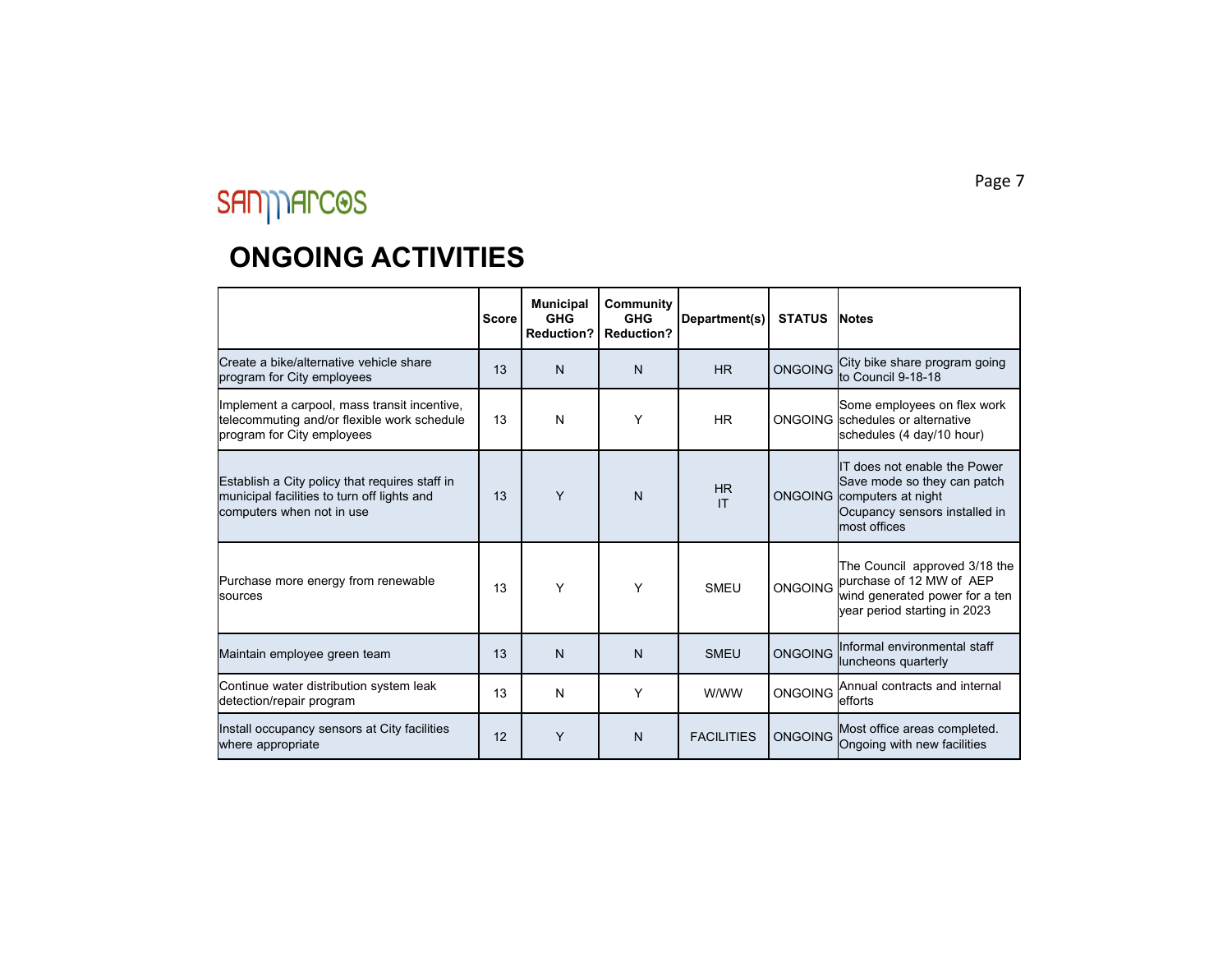|                                                                                                                                                       | <b>Score</b> | <b>Municipal</b><br><b>GHG</b><br><b>Reduction?</b> | <b>Community</b><br><b>GHG</b><br><b>Reduction?</b> | Department(s)                    | <b>STATUS</b>  | <b>Notes</b>                                                                                                     |
|-------------------------------------------------------------------------------------------------------------------------------------------------------|--------------|-----------------------------------------------------|-----------------------------------------------------|----------------------------------|----------------|------------------------------------------------------------------------------------------------------------------|
| Evaluate and establish rebate programs or<br>lenvironmental fees to fund additional<br>sustainability programs                                        | 12           | N                                                   | Y                                                   | <b>FINANCE</b>                   | <b>ONGOING</b> | Water/energy conservation<br>rebate programs;<br>beautification fee on utility bills                             |
| Continue to maintain City vehicles according<br>to preventative maintenance program to<br><b>I</b> reduce emissions                                   | 12           | Y                                                   | N                                                   | <b>FLEET</b>                     | <b>ONGOING</b> |                                                                                                                  |
| Develop and implement a tree planting and<br>protection program at City facilities                                                                    | 12           | N                                                   | Y                                                   | <b>PARD</b>                      | <b>ONGOING</b> |                                                                                                                  |
| Develop and implement sustainable<br>landscaping requirements for use at City<br>lfacilities                                                          | 12           | N                                                   | N                                                   | <b>PARD</b><br><b>FACILITIES</b> | <b>ONGOING</b> |                                                                                                                  |
| Replace or upgrade HVAC at municipal<br>facilities where appropriate                                                                                  | 11           | Y                                                   | $\mathsf{N}$                                        | <b>FACILITIES</b>                | <b>ONGOING</b> | Mulitple units have been<br>replaced in many City Facilites<br>in last 5 years with additional<br>funds budgeted |
| Implement idle reduction technology                                                                                                                   | 11           | Y                                                   | N                                                   | <b>FLEET</b>                     | <b>ONGOING</b> | AVL funding in FY 18-19<br>budget will facilitate                                                                |
| Maintain and restore riparian areas under the<br>City's control by planting native species and<br>removing hardscaped banks and non-native<br>species | 11           | N                                                   | Y                                                   | <b>PARD</b>                      | <b>ONGOING</b> |                                                                                                                  |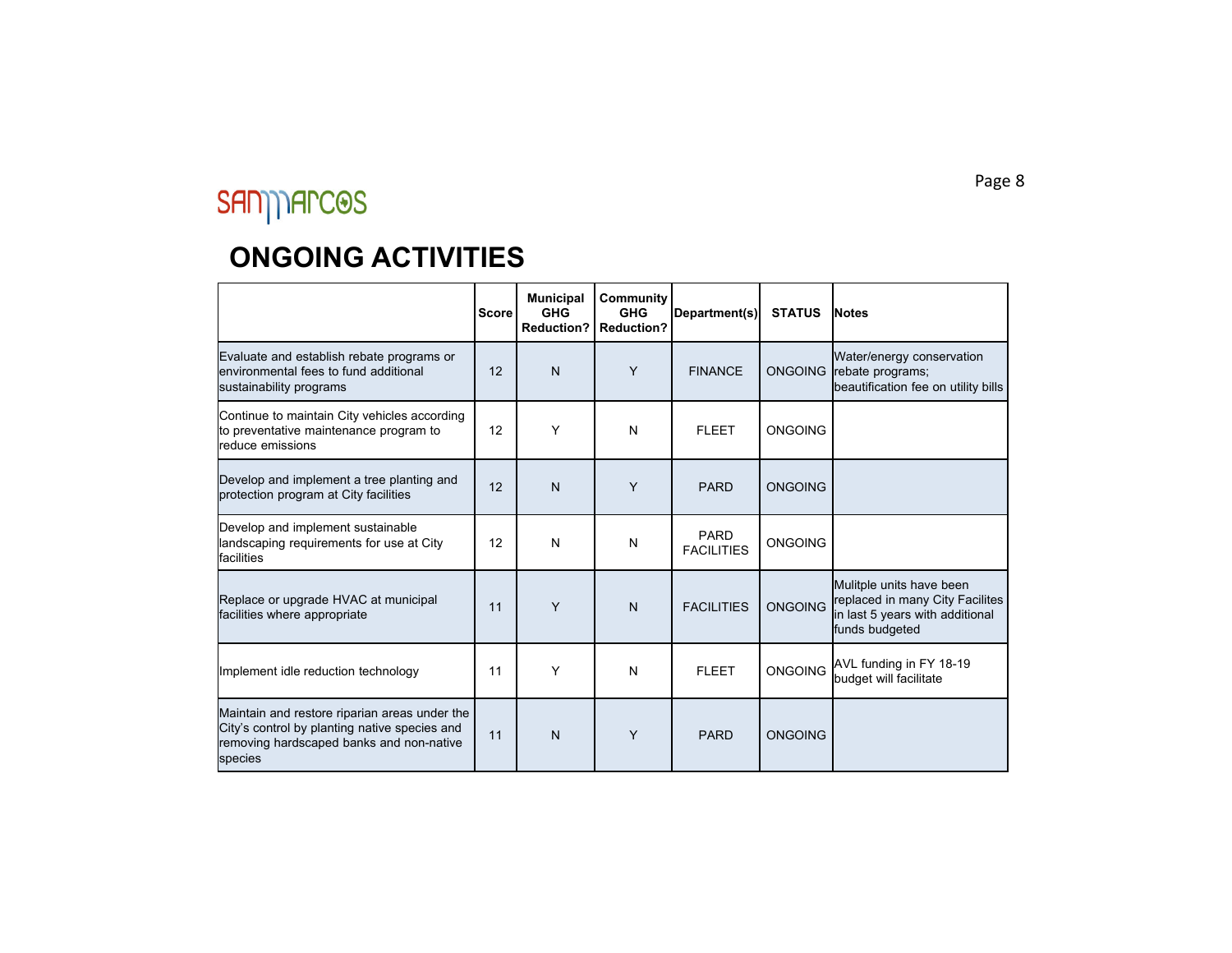|                                                                                                                 | <b>Score</b> | <b>Municipal</b><br><b>GHG</b><br><b>Reduction?</b> | Community<br><b>GHG</b><br><b>Reduction?</b> | Department(s)     | <b>STATUS</b>  | <b>Notes</b>                                                       |
|-----------------------------------------------------------------------------------------------------------------|--------------|-----------------------------------------------------|----------------------------------------------|-------------------|----------------|--------------------------------------------------------------------|
| Establish and implement a compost program<br>to include landscape waste and/or biosolids                        | 11           | N                                                   | N                                            | <b>RR</b>         | <b>ONGOING</b> |                                                                    |
| Develop and implement a policy for City staff<br>and contractors that requires construction<br>debris recycling | 11           | N                                                   | N                                            | <b>RR</b>         | <b>ONGOING</b> |                                                                    |
| Implement MS4 permit including controls and<br>best practices                                                   | 11           | N                                                   | $\mathsf{N}$                                 | <b>TRANS</b>      | <b>ONGOING</b> |                                                                    |
| Install variable frequency drives (VFD) on<br>motors where appropriate                                          | 11           | Υ                                                   | N                                            | W/WW              | <b>ONGOING</b> |                                                                    |
| Develop and implement a comprehensive<br>water facilities master plan                                           | 11           | N                                                   | N                                            | W/WW              | <b>ONGOING</b> | Water Master Plan updated<br>May 2016, next update will be<br>2021 |
| Weatherize City facilities                                                                                      | 10           | Y                                                   | N                                            | <b>FACILITIES</b> | <b>ONGOING</b> |                                                                    |
| Revise existing training courses to incorporate<br>sustainable practices, where applicable                      | 10           | N                                                   | N                                            | <b>HR</b>         | <b>ONGOING</b> | Sexual harassment, Ethics,<br>Core Values, MS4 Training            |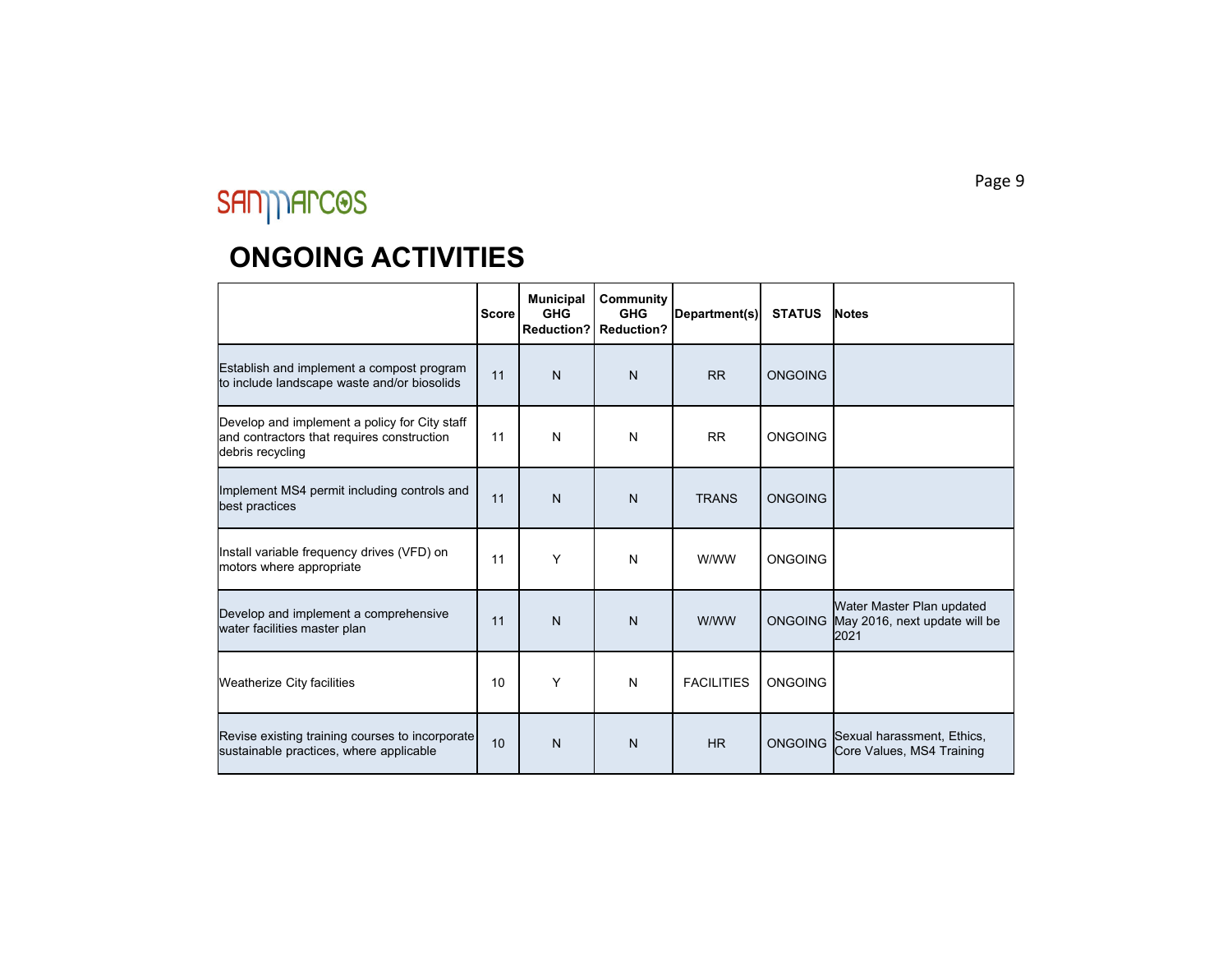|                                                                                                                                                             | <b>Score</b> | <b>Municipal</b><br><b>GHG</b> | Community<br><b>GHG</b><br>Reduction? Reduction? | Department(s)                             | <b>STATUS INotes</b> |                                                                                                 |
|-------------------------------------------------------------------------------------------------------------------------------------------------------------|--------------|--------------------------------|--------------------------------------------------|-------------------------------------------|----------------------|-------------------------------------------------------------------------------------------------|
| Incorporate stormwater improvements<br>(vegetative filters, rain gardens, water-wise<br>landscaping, etc) according to the Low Impact<br>Development Manual | 10           | N                              | Y                                                |                                           |                      | All CIP stormwater projects<br>PLANNING/DEV ONGOING incorporate LID/water quality<br>components |
| Continue purchasing hybrid, propane, and<br>flex fuel vehicles as appropriate                                                                               | 10           | Y                              | N                                                | <b>PURCHASING</b><br><b>FLEET</b>         | <b>ONGOING</b>       |                                                                                                 |
| Track disposal and recycling rates of all City<br>facilities                                                                                                | 10           | N                              | N                                                | <b>RR</b>                                 | <b>ONGOING</b>       |                                                                                                 |
| Install solar energy at City facilities as<br>appropriate                                                                                                   | 9            | Υ                              | N                                                | <b>FACILITIES</b><br>W/WW<br><b>TRANS</b> |                      | 5 Mile Dam - 20 kw<br>ONGOING AC Pool - 956 BTU/day/sf (do<br>not know sf)                      |
| Develop and communicate internal<br>educational materials on sustainability topics                                                                          | 9            | N                              | N                                                | HR.<br><b>COMM SVCS</b>                   | <b>ONGOING</b>       |                                                                                                 |
| Use alternative fuel, such as CNG, for City<br>lbuses                                                                                                       | 9            | N                              | Y                                                | <b>TRANSIT</b><br><b>FLEET</b>            | <b>ONGOING</b>       | <b>TxLED (LOW EMISSION</b><br>DIESEL)                                                           |
| Continue to upgrade water and wastewater<br>facilities with efficient equipment                                                                             | 9            | Y                              | N                                                | W/WW                                      | <b>ONGOING</b>       |                                                                                                 |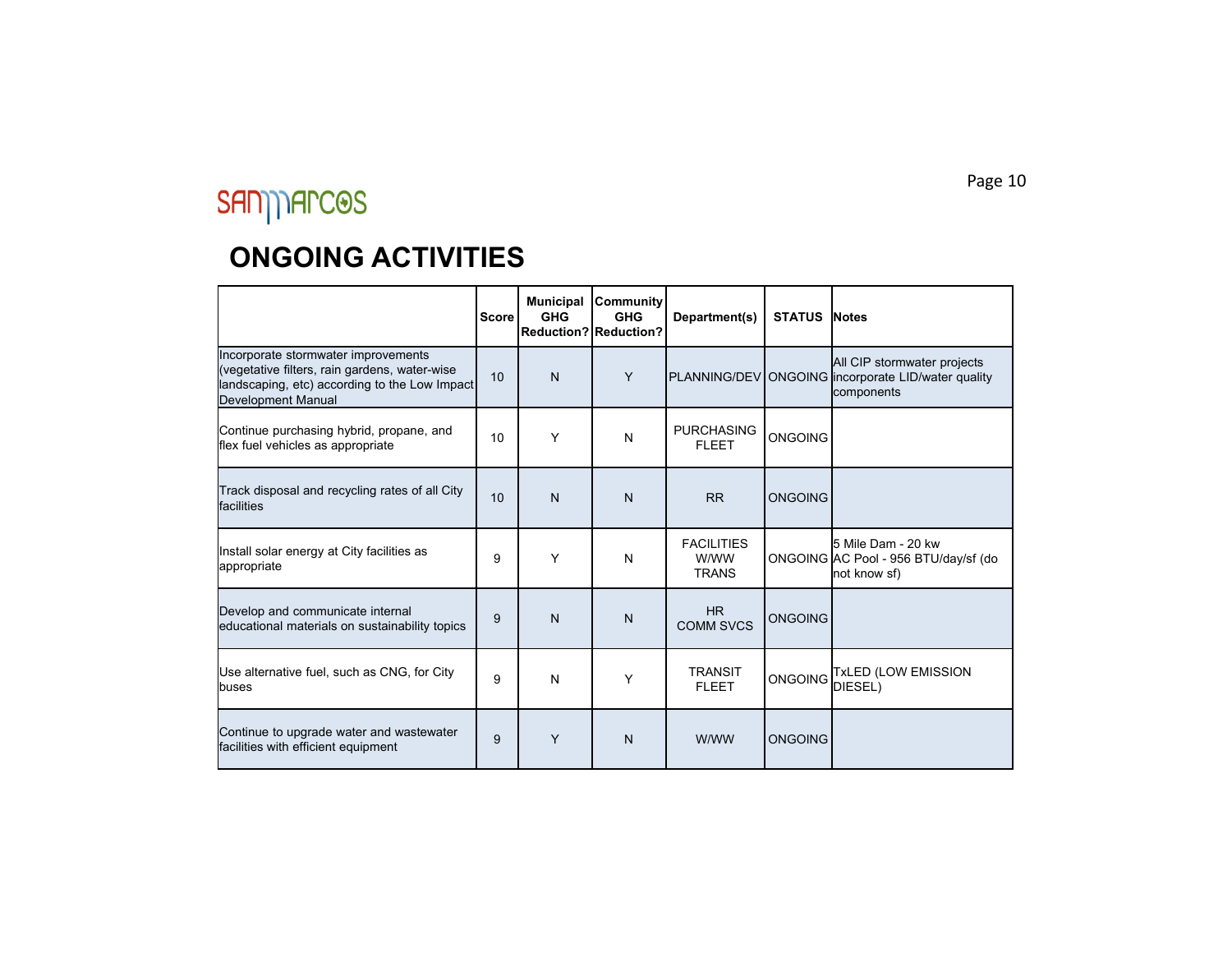#### **PARTIALLY COMPLETE**

|                                                                                                                        | <b>Score</b> | <b>Municipal</b><br><b>GHG</b> | Community<br><b>GHG</b><br><b>Reduction? Reduction?</b> | Department(s)                             | <b>STATUS</b>  | <b>Notes</b>                                                                                                           |
|------------------------------------------------------------------------------------------------------------------------|--------------|--------------------------------|---------------------------------------------------------|-------------------------------------------|----------------|------------------------------------------------------------------------------------------------------------------------|
| Implement and enforce a no-idling policy for<br>City employees                                                         | 14           | Y                              | Y                                                       | HR.<br><b>PARD</b><br><b>PLANNING/DEV</b> | <b>PARTIAL</b> | City ordinance 2006-12 applies<br>to City employees as well as<br>public                                               |
| Conduct an energy conservation or recycling<br>employee challenge                                                      | 13           | N                              | N                                                       | <b>SMEU</b><br><b>RR</b>                  | <b>PARTIAL</b> | Recycling challenges for paper<br>letc, have been held                                                                 |
| Continue to identify and apply for grant<br>funding to support sustainability goals                                    | 12           | $\mathsf{N}$                   | N                                                       | <b>COMMUNITY</b><br><b>SVCS</b>           | <b>PARTIAL</b> | Community Services no longer<br>has grant writer but CAMPO<br>bike/ped and other project<br>drants received            |
| <b>To minimize the amount of hazardous soil</b><br>being disposed, upgrade pistol range to<br>include a metal backstop | 12           | N                              | N                                                       | <b>PD</b>                                 | PARTIAL        | Included in PD renovation bond<br>project                                                                              |
| Install blower replacement and aeration<br>airflow control where appropriate                                           | 8            | Y                              | N                                                       | W/WW                                      | <b>PARTIAL</b> | One blower replaced, second to<br>be replaced after electrical load<br>system rehabilitation and new<br>feeds in place |
| Establish baseline and tracking methodology<br>for City greenhouse gas emissions                                       | 6            | N                              | N                                                       | <b>SMEU</b>                               | <b>PARTIAL</b> | Municipal GHG Inventory<br>completed, not Community<br><b>GHG Inventory</b>                                            |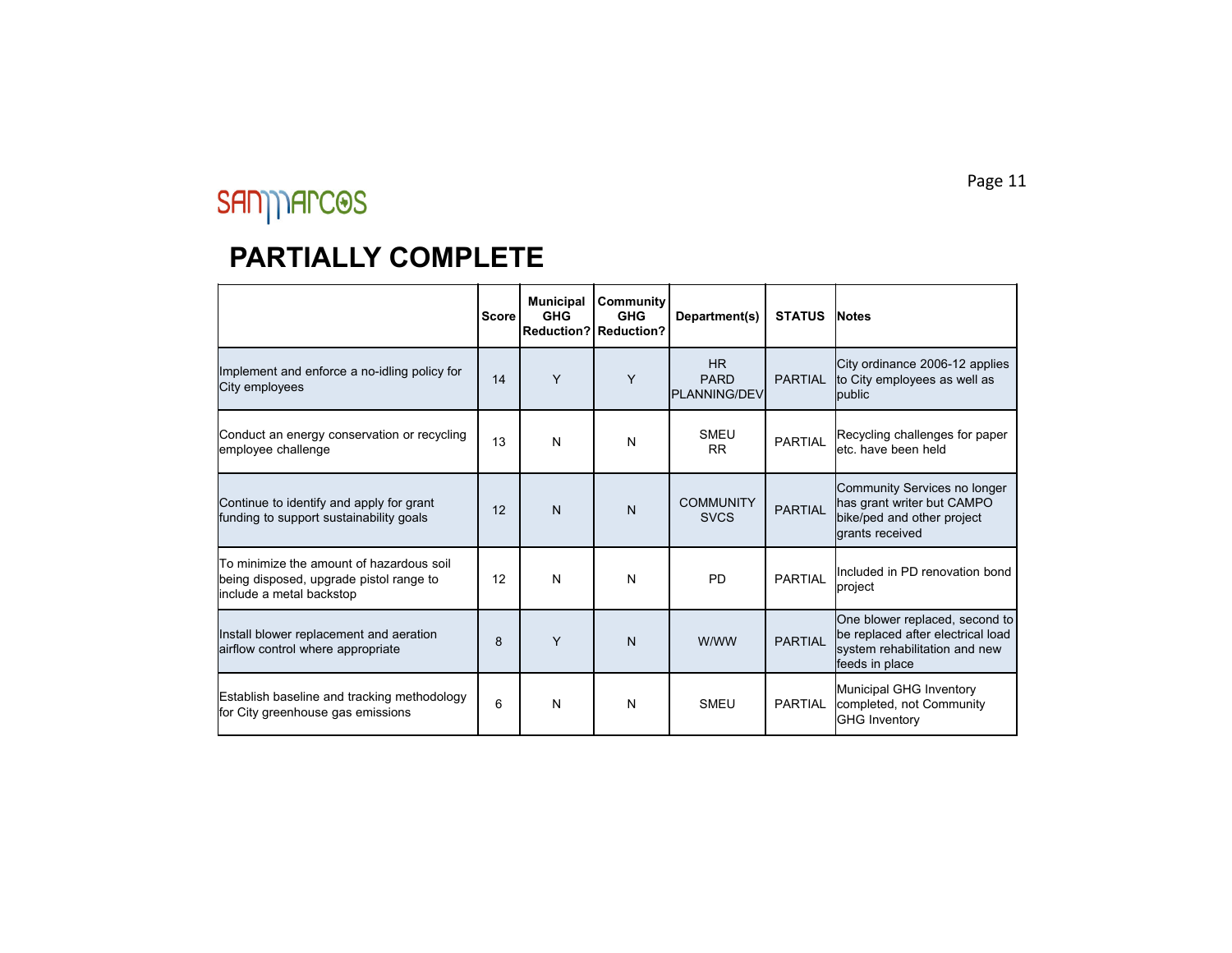# $S \textit{A} \textit{A} \textit{A} \textit{A} \textit{A} \textit{B} \textit{C} \textit{B} \textit{S}$

#### **NO ACTION**

|                                                                                                                | <b>Score</b> | <b>Municipal</b><br><b>GHG</b><br><b>Reduction?</b> | Community<br><b>GHG</b><br><b>Reduction?</b> | Department(s)           | <b>STATUS</b>              | <b>Notes</b>                                                                                                         |
|----------------------------------------------------------------------------------------------------------------|--------------|-----------------------------------------------------|----------------------------------------------|-------------------------|----------------------------|----------------------------------------------------------------------------------------------------------------------|
| Create an incentive-based energy<br>conservation contest between city<br>departments                           | 15           | $\mathsf{N}$                                        | N                                            | <b>SMEU</b>             | <b>NO</b><br><b>ACTION</b> | Departments are not<br>individually metered so no<br>ability to determine<br>departmental usage where co-<br>located |
| Encourage City employee participation at<br>Keep San Marcos Beautiful events, including<br>cleanups            | 14           | N                                                   | N                                            | <b>RR</b>               | NO.<br><b>ACTION</b>       |                                                                                                                      |
| Require all new City-financed construction to<br>meet LEED standards                                           | 13           | Y                                                   | $\mathsf{N}$                                 | <b>PLANNING/DE</b><br>V | <b>NO</b><br><b>ACTION</b> |                                                                                                                      |
| Create and utilize a project review process for<br>major energy consuming projects                             | 13           | N                                                   | N                                            | <b>SMEU</b>             | NO.<br><b>ACTION</b>       |                                                                                                                      |
| Train a purchasing representative from each<br>City department on green purchasing<br>practices                | 12           | $\mathsf{N}$                                        | $\mathsf{N}$                                 | <b>PURCHASING</b>       | <b>NO</b><br><b>ACTION</b> |                                                                                                                      |
| Create and implement Energy Master Plan                                                                        | 11           | Y                                                   | N                                            | <b>SMEU</b>             | <b>NO</b><br><b>ACTION</b> |                                                                                                                      |
| Create and implement a green fleet policy that<br>mandates the purchase of alternative<br>fuel/hybrid vehicles | 10           | Y                                                   | $\mathsf{N}$                                 | <b>PURCHASING</b>       | <b>NO</b><br><b>ACTION</b> | No formal policy but current<br>practice where these<br><b>l</b> alternatives are available                          |
| Require all new appliances purchased for City<br>use to have Energy Star rating                                | 10           | Y                                                   | N                                            | <b>PURCHASING</b>       | <b>NO</b><br><b>ACTION</b> | De facto likely as Energy Star is<br>widespread                                                                      |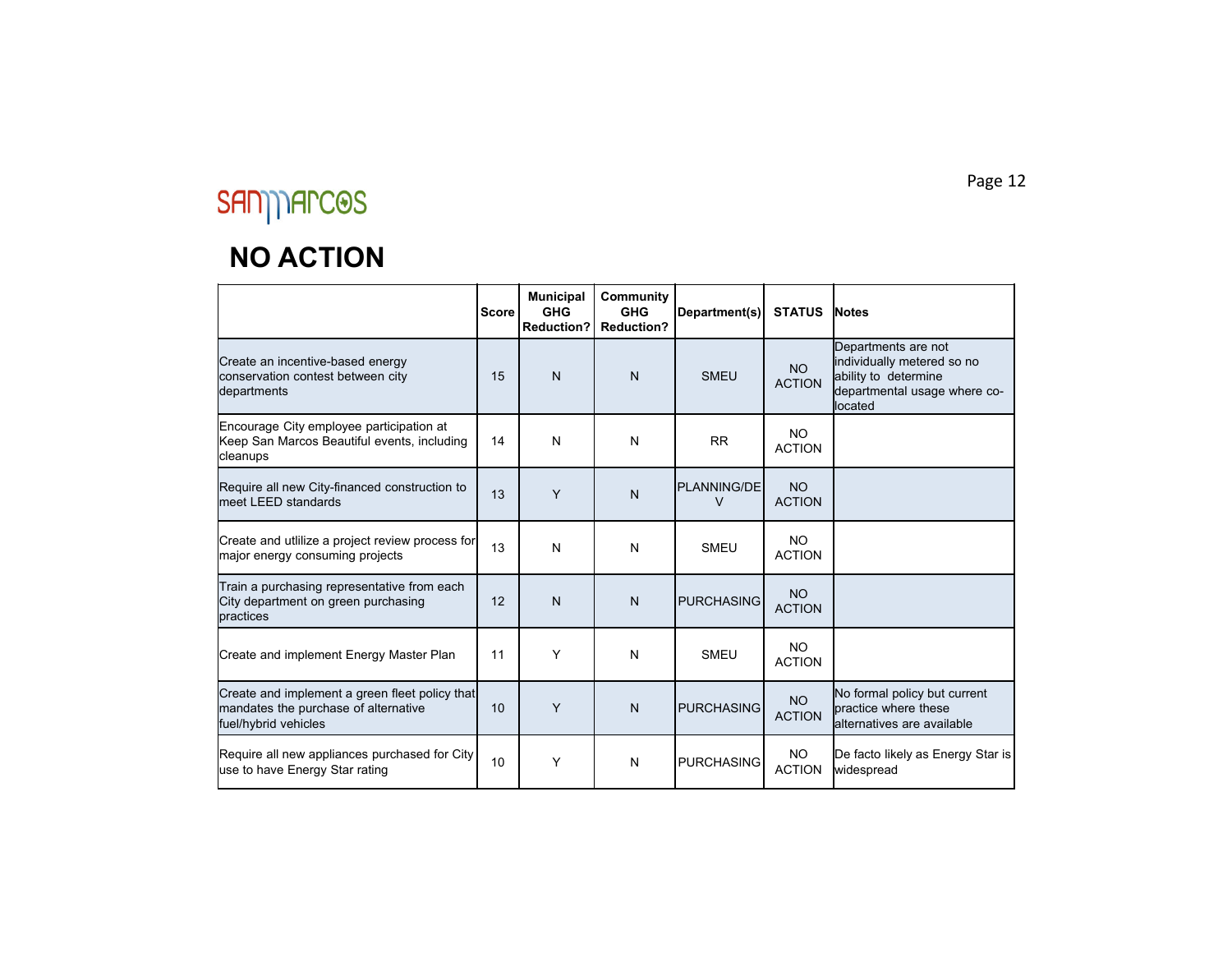# $S \textit{A} \textit{A} \textit{A} \textit{A} \textit{A} \textit{C} \textit{A} \textit{S}$

#### **NO ACTION**

|                                                                                                                                              | <b>Score</b>   | <b>Municipal</b><br><b>GHG</b><br><b>Reduction?</b> | Community<br><b>GHG</b><br><b>Reduction?</b> | Department(s)                                     | <b>STATUS</b>    | <b>Notes</b> |
|----------------------------------------------------------------------------------------------------------------------------------------------|----------------|-----------------------------------------------------|----------------------------------------------|---------------------------------------------------|------------------|--------------|
| Set and achieve departmental green<br>purchasing goals                                                                                       | 10             | N                                                   | $\mathsf{N}$                                 | <b>PURCHASING</b>                                 | <b>NO ACTION</b> |              |
| Using input from purchasing representatives<br>and experience gained during the pilot<br>program, develop a broad green purchasing<br>policy | 10             | Ν                                                   | N                                            | <b>PURCHASING</b>                                 | NO ACTION        |              |
| Develop and implement a Climate Action Plan<br>with a mitigation and adaptation component                                                    | 10             | Y                                                   | Y                                            | <b>SMEU</b><br><b>RR</b>                          | <b>NO ACTION</b> |              |
| Track cost savings associated with<br>sustainability initiatives                                                                             | 9              | Ν                                                   | N                                            | <b>FINANCE</b><br><b>SMEU</b>                     | NO ACTION        |              |
| Apply for grants to support the purchase of<br>alternative fuel/hybrid vehicles                                                              | 8              | Y                                                   | $\mathsf{N}$                                 | <b>FINANCE</b><br><b>COMMUNITY</b><br><b>SVCS</b> | <b>NO ACTION</b> |              |
| Require the use of green cleaning chemicals<br>and 20% post-consumer recycled office paper<br>In City facilities                             | 8              | N                                                   | N                                            | <b>PURCHASING</b>                                 | <b>NO ACTION</b> |              |
| Implement Energy Management System                                                                                                           | 8              | Y                                                   | $\mathsf{N}$                                 | <b>SMEU</b>                                       | NO ACTION        |              |
| Install solar water hot water systems at fire<br><b>I</b> stations                                                                           | $\overline{7}$ | Υ                                                   | N                                            | <b>FACILITIES</b><br><b>FIRE</b>                  | <b>NO ACTION</b> |              |
| Develop a cost-benefit analysis model to<br>demonstrate feasibility of sustainability<br>projects                                            | 6              | N                                                   | N                                            | <b>FINANCE</b>                                    | <b>NO ACTION</b> |              |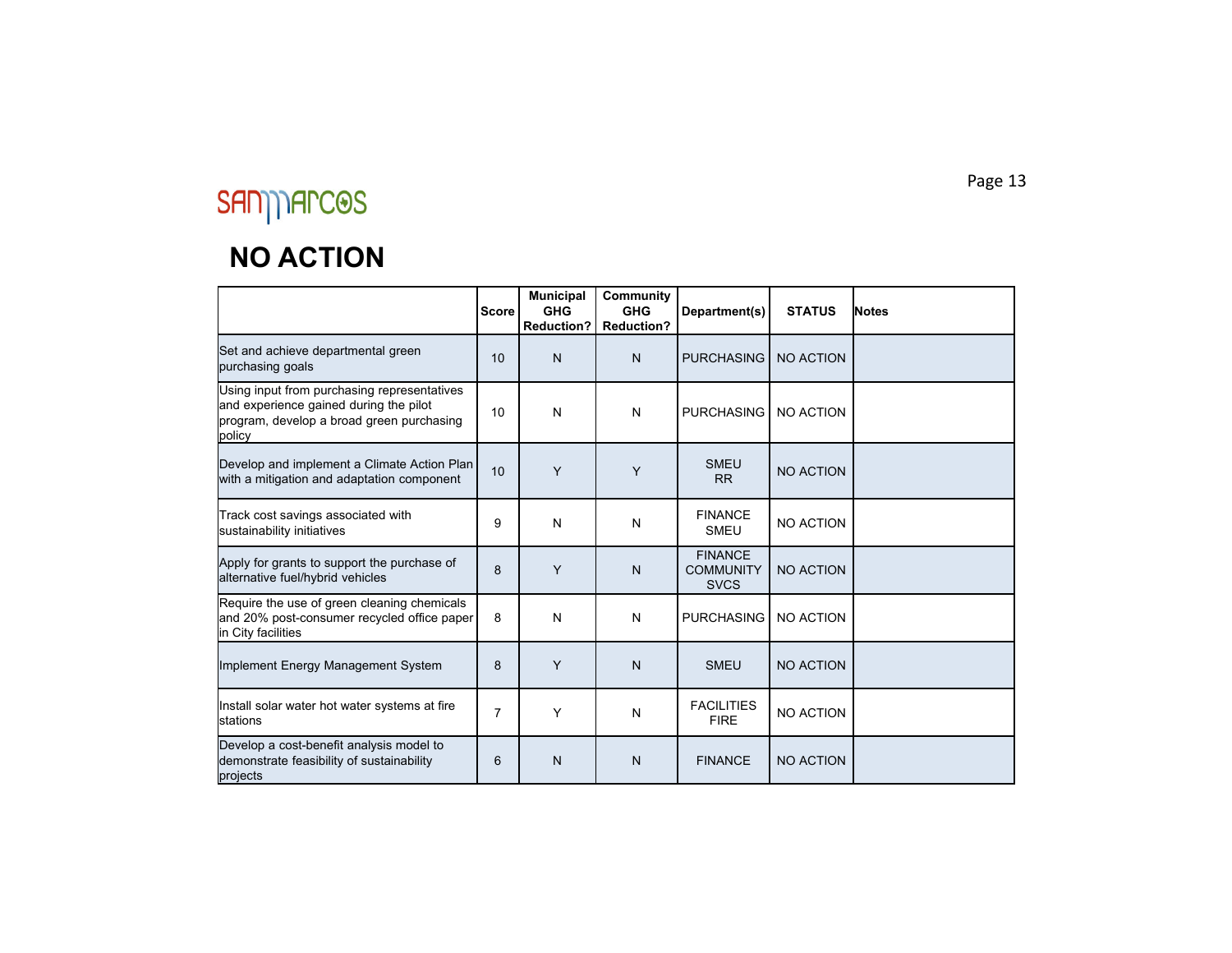### **SAN) TARCOS**

#### **CLEAN AIR ACT HISTORY**

- • **December 2002** – COSM enters into Early Action Compact Agreement with EPA and TCEQ to facilitate attainment of the 8 hour ozone standard by 2007 (2002-213-R)
- • **July 2005** – COSM enters into MOU with TCEQ and implements rules for motor vehicle idling (2005-99-R)
- • **March 2006** – COSM adds vehicle idling ordinance to City Code (2006-12)
- **August 2012**  COSM enters into "Site License for Air Quality Monitoring" with CAPCOG allowing use of air monitoring equipment on City property
- **August 2018**  City signs Amendment 2 extending terms of the air monitoring license with CAPCOG through 2023.